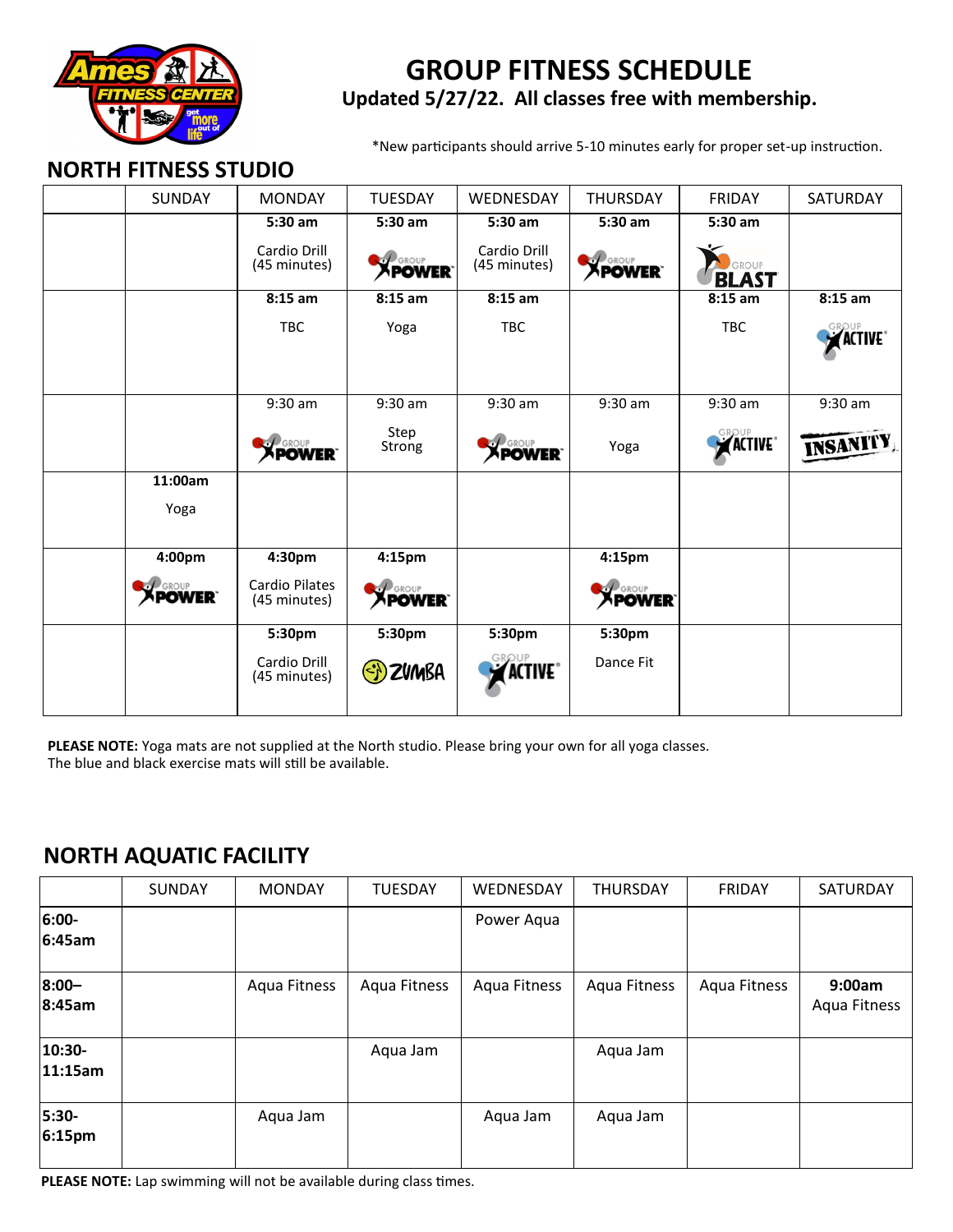# **SOUTH FITNESS STUDIO**

| SUNDAY | <b>MONDAY</b>                    | <b>TUESDAY</b>   | WEDNESDAY    | <b>THURSDAY</b> | <b>FRIDAY</b> | SATURDAY      |
|--------|----------------------------------|------------------|--------------|-----------------|---------------|---------------|
|        |                                  | 8:30am           |              | 8:30 am         | 8:30 am       | 8:15am        |
|        |                                  | <b>RUSROUP</b>   |              | <b>EXACTIVE</b> | Cardio Drill  | <b>XPOWER</b> |
|        | $9:30$ am                        |                  |              |                 |               | $9:30$ am     |
|        | <b>EROUP</b><br><b>Z</b> ACTIVE® |                  |              |                 |               | <b>BLAST</b>  |
|        | 5:30 pm                          | 5:30 pm          | 5:30 pm      |                 |               |               |
|        | <b>ED ZUMBA</b>                  | <b>EXP GROUP</b> | <b>BLAST</b> |                 |               |               |

## **SOUTH SPIN STUDIO**

| <b>SUNDAY</b> | <b>MONDAY</b>                                          | <b>TUESDAY</b>     | WEDNESDAY               | <b>THURSDAY</b>                    | <b>FRIDAY</b>           | SATURDAY  |
|---------------|--------------------------------------------------------|--------------------|-------------------------|------------------------------------|-------------------------|-----------|
|               | 5:30 am                                                |                    | 5:30 am                 |                                    | 5:30 am                 |           |
|               | GROUP S.                                               |                    | Power Pedal<br>(45 min) |                                    | GROUP S.                |           |
|               |                                                        | $9:30$ am          |                         | $9:30$ am                          |                         | $9:30$ am |
|               |                                                        | GROUP S            |                         | GROUP <sup>OS</sup><br><b>RIDE</b> |                         | GROUP S   |
| 11:30am       | 12:00pm                                                |                    | 12:00pm                 |                                    | 12:00pm                 |           |
| GROUP S       | Power Pedal<br>$(45 \text{ min})$                      |                    | Power Pedal<br>(45 min) |                                    | Power Pedal<br>(45 min) |           |
|               | 5:30 pm                                                | 5:30 pm            | 5:30 pm                 | 5:30 pm                            |                         |           |
|               | $\mathcal{L}_{\bullet}$<br><b>GROUP</b><br><b>RIDE</b> | <b>RED</b>         | GROUP S                 | <b>R30</b>                         |                         |           |
|               |                                                        | $(30 \text{ min})$ |                         | $(30 \text{ min})$                 |                         |           |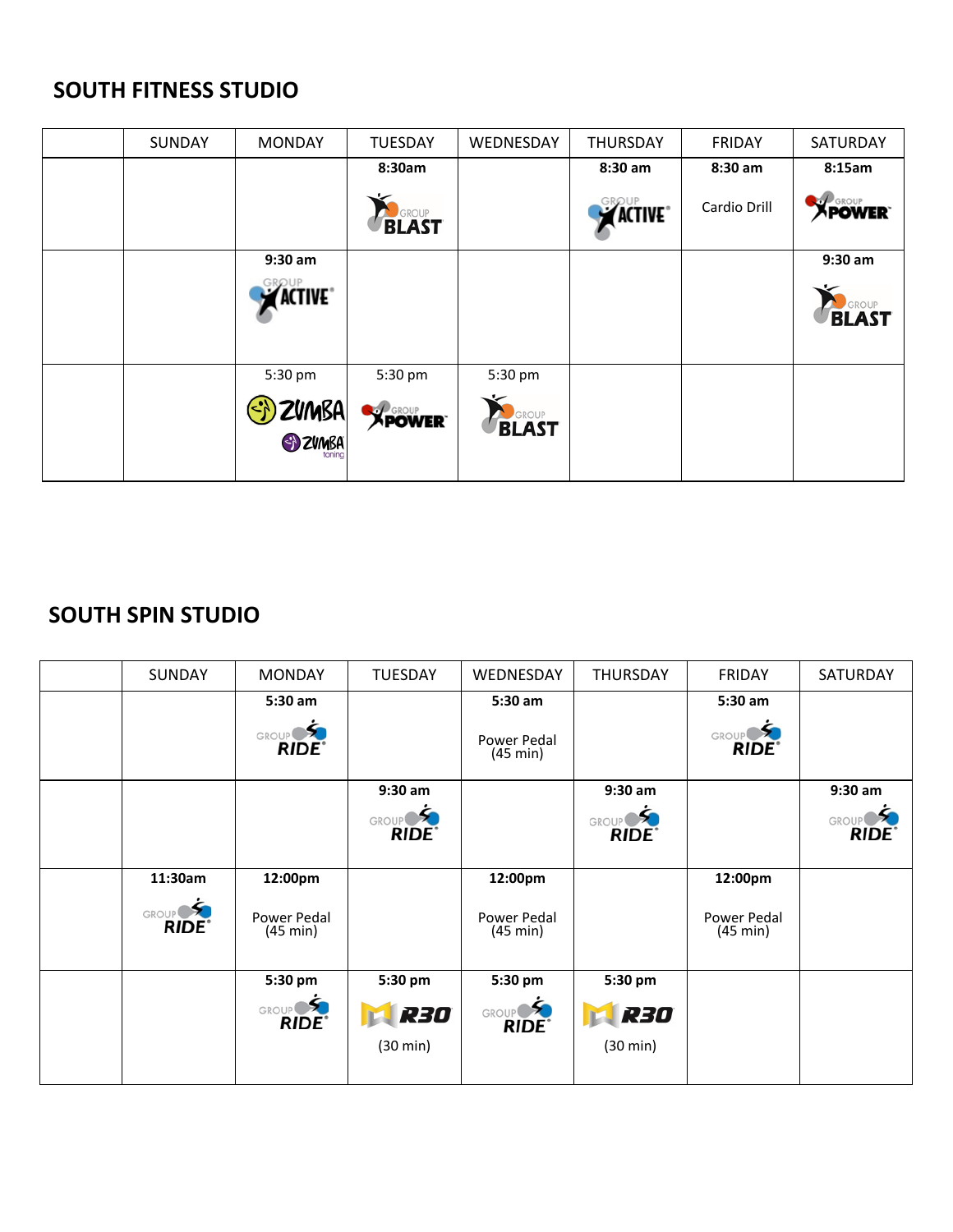### **SOUTH YOGA STUDIO**

| SUNDAY   | <b>MONDAY</b>          | <b>TUESDAY</b>       | WEDNESDAY                      | THURSDAY             | <b>FRIDAY</b> | SATURDAY             |
|----------|------------------------|----------------------|--------------------------------|----------------------|---------------|----------------------|
|          |                        | $5:30$ am            |                                | $5:30$ am            |               |                      |
|          |                        |                      |                                |                      |               |                      |
|          |                        | <b>WARM</b><br>BARRE |                                | <b>WARM</b><br>BARRE |               |                      |
|          |                        | (45 min)             |                                | (45 min)             |               |                      |
|          |                        |                      |                                |                      | 8:30am        | 8:15am               |
|          |                        |                      |                                |                      | BARRE         | <b>WARM</b>          |
|          |                        |                      |                                |                      | (45 min)      | <b>Vinyasa Flow</b>  |
|          |                        |                      |                                |                      |               |                      |
|          | 9:30am                 | $9:30$ am            | 9:30am                         | $9:30$ am            | 9:45am        | 9:45am               |
|          | V<br>BARRE             | and and and          | Yoga                           | and and also         | BARRE         | <b>WARM</b><br>BARRE |
|          | (45 min)               | HOT YOGA             |                                | <b>HOT YOGA</b>      |               |                      |
|          |                        |                      |                                |                      | (45 min)      | (45 min)             |
|          | 11:45 am               |                      | 11:45 am                       |                      |               |                      |
|          |                        |                      |                                |                      |               |                      |
|          | Pilates Yoga<br>Fusion |                      | Pilates Yoga<br>Fusion         |                      |               |                      |
|          |                        |                      |                                |                      |               |                      |
|          |                        |                      |                                |                      |               |                      |
| 3:30 pm  |                        |                      |                                |                      |               |                      |
| Yin      |                        |                      |                                |                      |               |                      |
|          |                        |                      |                                |                      |               |                      |
| 5:00pm   | 5:30pm                 | 5:30pm               | 5:30pm                         | 5:30pm               |               |                      |
|          | and and and            |                      | BARRE                          |                      |               |                      |
| HOT YOGA | HOT YOGA               | Yoga                 | (45 min)                       | Yoga                 |               |                      |
|          |                        | 6:45pm               | 6:30pm                         |                      |               |                      |
|          |                        | <b>WARM</b>          |                                |                      |               |                      |
|          |                        | <b>Vinyasa Flow</b>  | <b>ANA ANA ANA</b><br>HOT YOGA |                      |               |                      |
|          |                        | + Meditation         | + Meditation                   |                      |               |                      |
|          |                        |                      |                                |                      |               |                      |

**PLEASE NOTE:** For all classes in the yoga studio at South, we require participants to supply their own yoga mat.

| Barre                    | Fuses Pilates, ballet, and yoga with isometric exercises to engage and enhance muscles you didn't even know<br>you had! Get ready to feel the burn! All barre classes are 45 minutes. Gentle and Warm variations also available. |
|--------------------------|----------------------------------------------------------------------------------------------------------------------------------------------------------------------------------------------------------------------------------|
| Hot Yoga                 | 90-97 degrees. Through strengthening postures and intensified heat, hot yoga will detoxify the body and tough-<br>en the mind. Taught as Bikram, Moksha, or Vinyasa.                                                             |
| + Meditation             | Experience 15-20 minutes of guided meditation to reach a clear mind and deep relaxation.                                                                                                                                         |
| Pilates Yoga<br>l Fusion | The best of yoga and Pilates in one class! This fusion workout will strengthen, stretch and tone your entire body<br>through various exercises and equipment.                                                                    |
| Warm Vinyasa             | 80-85 degrees. Focuses on syncing breath to a lively & mindful flow.                                                                                                                                                             |
| Yin                      | A slower paced yoga class to target your deep connective tissue. Focus on breath as you hold poses for an ex-<br>tended time to do wonders for joint health, flexibility, circulation, and mental focus.                         |
| Yoga                     | Gain strength, flexibility, and balance as you learn to unite mind, body, and breath.                                                                                                                                            |